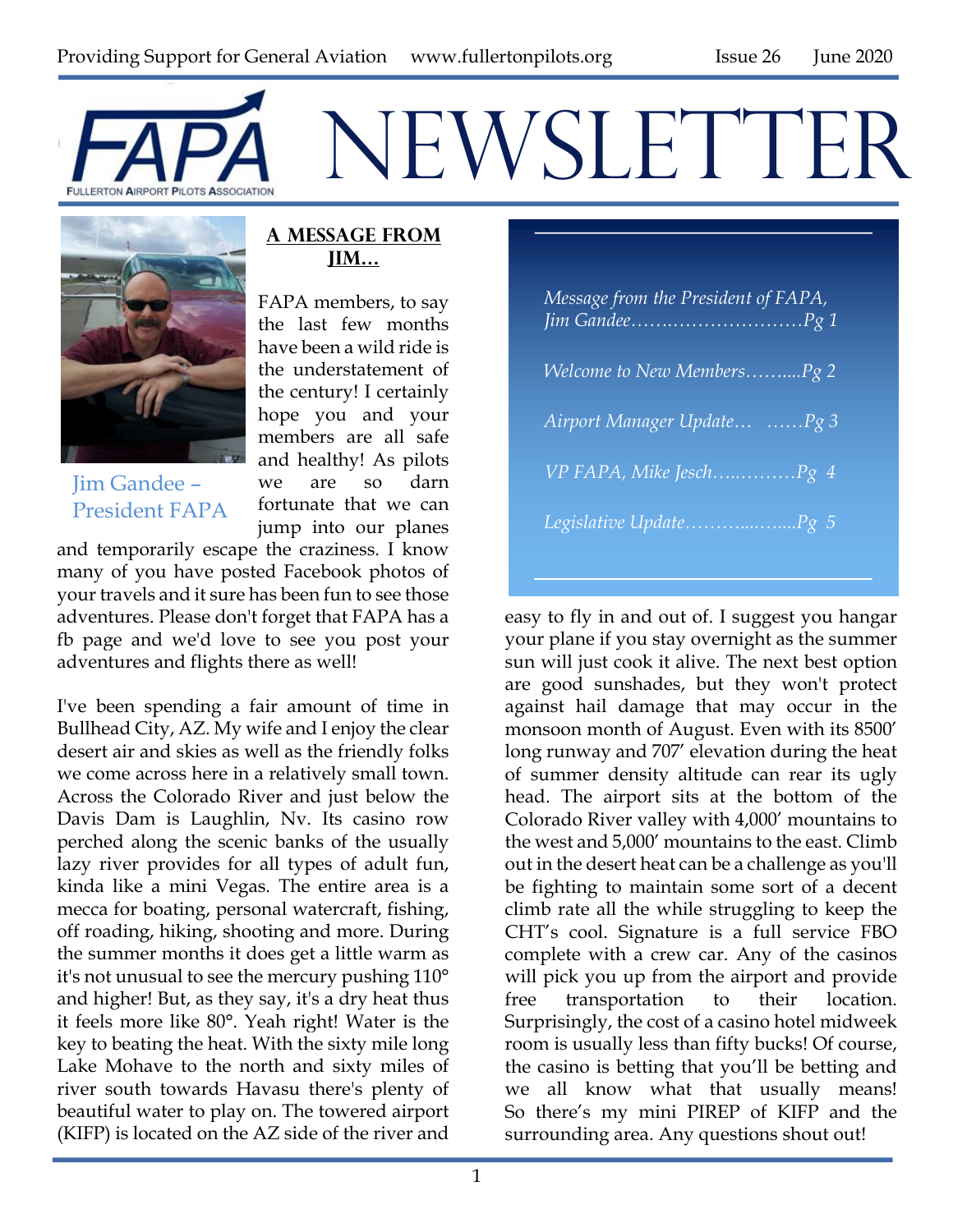I think by now most of you are aware that FAPA has recently become a stand-alone organization. The FAPA board voted unanimously to separate from the SoCal Pilots. FAPA remains completely supportive of our SoCal Pilot friends but we found that FAPA had different goals and we needed the autonomy to support our Junior Aviator and Applied Science and Learning Division as well as get our new RedBird G1000 simulator up and running. If you haven't already, please visit our new webpage at fullertonpilots.org. Your membership has been carried over to the new FAPA site and you should receive an email advising you when it's time to renew. The site is credit card safe and we never share personal information! We are continuing to add new features and improving the site. If you uncover a glitch please advise and well get on it right away! If you're a computer wizard and wish to help us out with the page we'll be grateful for your help.

As you all know FAPA's last two monthly safety meetings have been via Zoom due to the COVID-19 virus. In April FAPA VP Mike Jesch shared his 787 upgrade experience. And in May A/P Steve Ells ( former maintenance expert for the Cessna Pilots Association and now writer for several aviation magazines) discussed aircraft engine operations. We have received very good feedback from those that have participated in the online meetings. I suspect that our June meeting will also be via the Zoom platform but I'll keep you all advised as we await direction from officials. Our goal is to return to our normal meetings at AFI as soon as it is safe.

Fly safe!

Jim Gandee President

> You can reach Jim Gandee at jimtgandee@gmail.com or (562)587-9939



#### WELCOME OUR NEW MEMBERS!

MAY

*Fairfax O'Riley*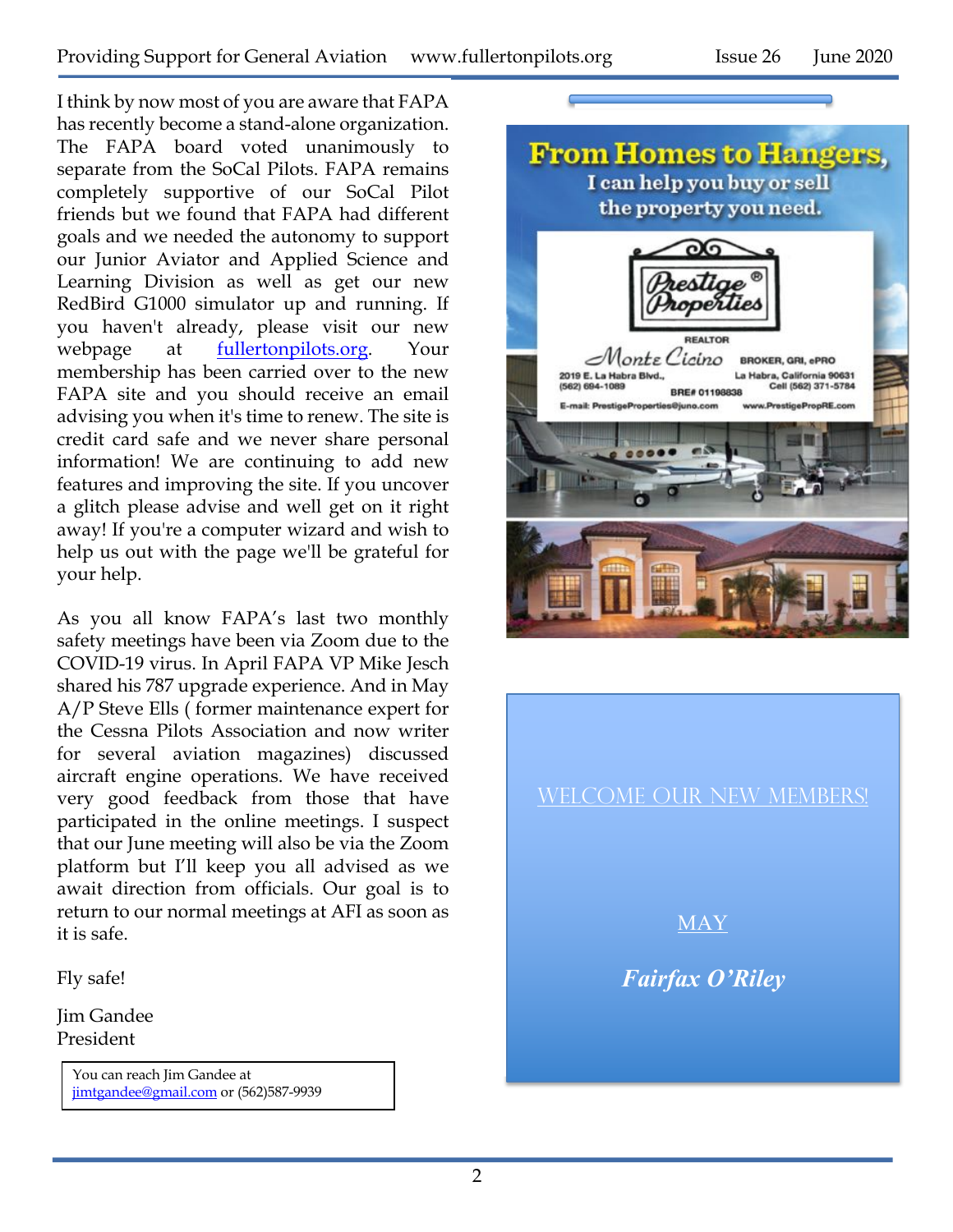

Brendan O'Reilly – *C.A.E., Fullerton Airport Manager*

### **AIRPORT MANAGER UPDATE COVID-19**

The worldwide pandemic caught The City of Fullerton off guard and unprepared, like much of the world. Fortunately, the Airport was able to respond

rather quickly by stepping up our hygiene practices and altering staff schedules to keep workers apart from each other. Staff has been daily sanitizing our bathrooms since early March. While I have been mostly working from home, I frequently drive around the airport and continue to meet with staff each week. Monica has been in the office fielding phone calls, paying bills etc. I expect to be able to return to the office and open the airport lobby in the next few weeks.

Although our restaurant and helicopter tour business have both been hit hard with revenue losses, most flight training schools have been operating although at somewhat reduced capacity. We haven't had any hangar turnover due to the pandemic, and in fact are getting more calls about our hangar waiting list. We look forward to things getting back to normal this summer.

#### **TERMINAL REHABILITATION PHASE 2**

This is certainly our biggest and most exciting project underway. Unfortunately, we will see some delay with this project, namely because the environmental review process calls for public participation. Our draft CEQA Initial Study has been received and the process incorporates a public review and comment period. This is usually done with a large public meeting where folks can discuss and ask questions. We will need to wait until Phase 4 of the Governors reopening plan to conduct such a meeting. All in all we will need to revise our schedule, but we are certainly planning to move forward with this project in its entirety.

#### **AIRPORT DAY 2020**

This year's event had to be cancelled due to the pandemic. We are hoping to explore new event ideas which may be smaller and more manageable for staff and City resources. We are open to ideas that you may have and we can always use more volunteers. Some of the ideas we have discussed are holding a Fly-In, Young Eagles events, Career Day at the Airport, etc.

#### **AIRPORT OPERATIONS AND MAINTENANCE**

Our staff continues with renovations to the Brian Douglas Hangar bathrooms. One restroom is complete and the other will be completed this summer. If you visit the airport at nighttime, then I'm sure you may have noticed that we have replaced many of the hangar floodlights with new LED units. As the older units fail, we will replace them with these newer, much brighter units.

As always, if you would like more information or share your own thoughts please call the airport office at (714)738-6323, or email me @ brendano@cityoffullerton.com

#### **ADVERTISING RATES**

Business Card Size: \$140 annually

Quarter Page Size: \$270 annually

CONTACT: TOM MAUSS AT mauss@att.net for more information.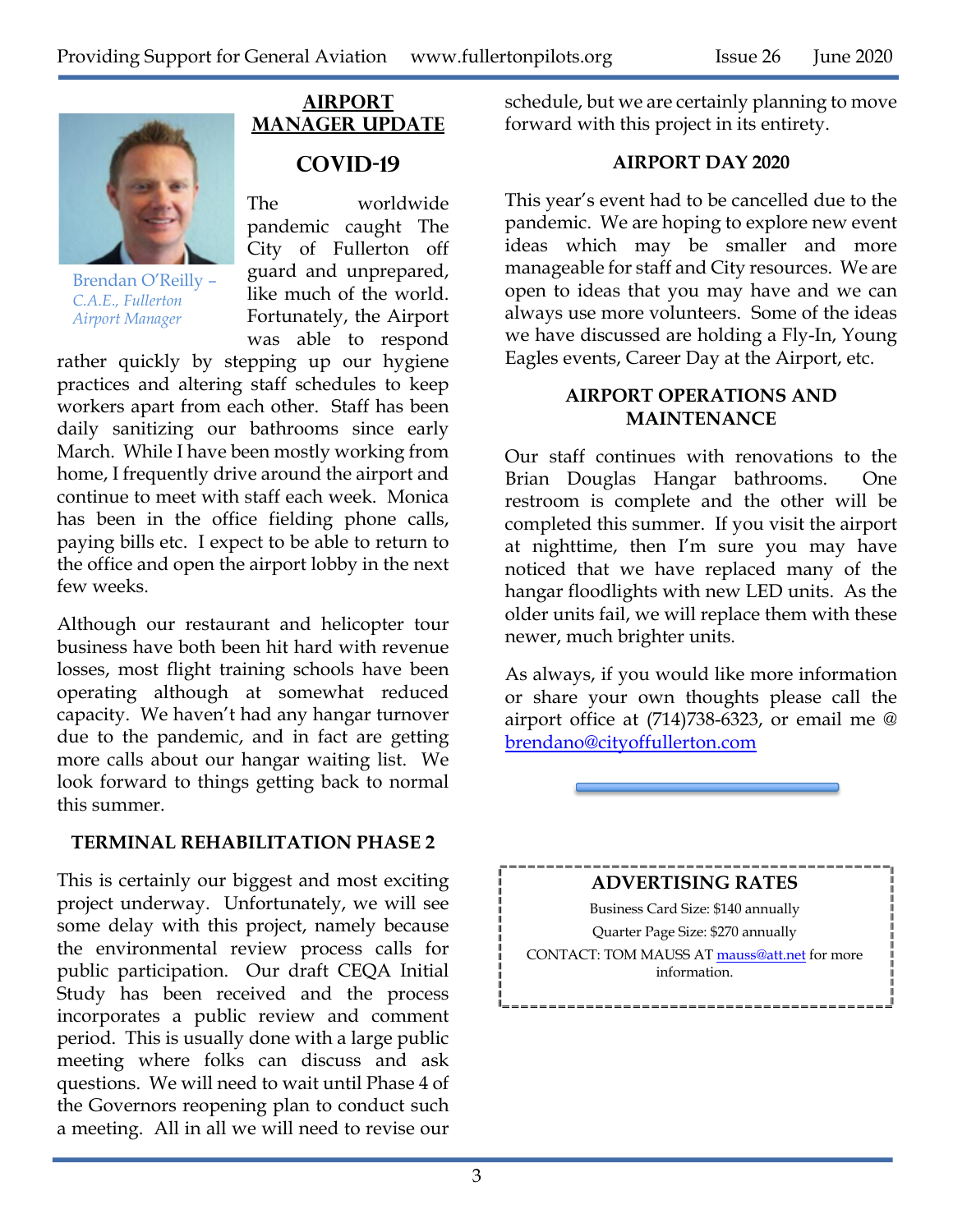

*Mike Jesch,VP FAPA. ATP, Master CFI-ASME-IA*

#### **Descent Management – Keep It Simple**

When ATC issues your approach clearance, it follows a standard litany. For the purpose of this illustration, I'll use the ILS Rwy 26L at KPOC as an extreme example, but the issue I'd like to talk

about today is the same everywhere, and on any type of approach. Your clearance will go something like this: "Two miles from LIZZE, fly heading 280 to intercept, maintain 4,000 until established, cleared ILS approach." With obvious differences for various airports, it essentially almost always follows this pattern.

Looking at this approach, you can see in the profile view that there is both a maximum (6000) and a minimum altitude (4000) over LIZZE, then a 3200 foot minimum altitude on the next leg, which comes into the Final Approach Fix over STAGY.

As far as descent planning, I see a lot of pilots level at 4000 feet until they pass LIZZE, then chop the power and descend at a normal rate of descent – usually at least 1000 FPM – until reaching 3200 feet, and then level off again. At this altitude, they'll intercept the Glide Slope at STAGY and start their normal descent on the approach.

Perfectly legal. Perfectly safe. And, what many instructors teach. You would pass a checkride using that technique. But, how many times did you change power, pitch, and trim, using this procedure? I count three. Looking just a little closer at the approach, note that we only need to descend 800 feet on this segment. Notice also that this intermediate segment is 7.6 NM. Do the math on that (800/7.6), and you'll see that you have to descend at a gradient of only 105 feet per NM. Even if you're flying at 120 knots (top end of approach category B, which is your

maximum allowed speed on this approach…), this comes to a descent rate of just 210 feet per minute. At a more normal speed of 90 knots, we're talking only 167FPM. Not much of a descent, right? In my mind, it's adding a lot of extra work for yourself, and creating three opportunities to screw up your altitude, right at what is usually just about the busiest period of any flight. Especially if you're in actual weather. And especially if you're tired at the end of a long flying day.

Allow me to propose a better way. My technique, and what I've been using and teaching for years, is instead, just maintain that IF altitude (4000 feet in this case), until the Glide Slope becomes active. In this case, it will center at roughly 2.6NM prior to STAGY). Once the GS centers, reduce your power (and/or select landing gear down and/or approach flaps), retrim, and establish your final approach segment descent rate according to the chart (you can find the descent gradient chart on the last page of the Digital Terminal Procedures Supplemental manual – available for free in ForeFlight and elsewhere). This particular approach has a pretty steep glide slope at 3.92º, but even still, you can see the descent rate necessary will be 850FPM at the maximum 120Knots ground speed. At a more normal ground speed around 90 knots, we'd be looking for just over 600 feet per minute.

Using this technique, you instead execute one power/pitch/configuration/trim change, stabilize earlier, and fly it much more smoothly. Your passengers will appreciate this, and it reduces your workload. By reducing the number of changes, you improve safety as well.

So, include a look at this descent planning when you're reviewing your approaches. Determine whether you'll need to get right down right now, say, if the GS cross the IF at the minimum altitude. But usually, you'll find that upon crossing the IF, the GS needle is above you, indicating the desired vertical path is above you. If this is the case, there's no need to hurry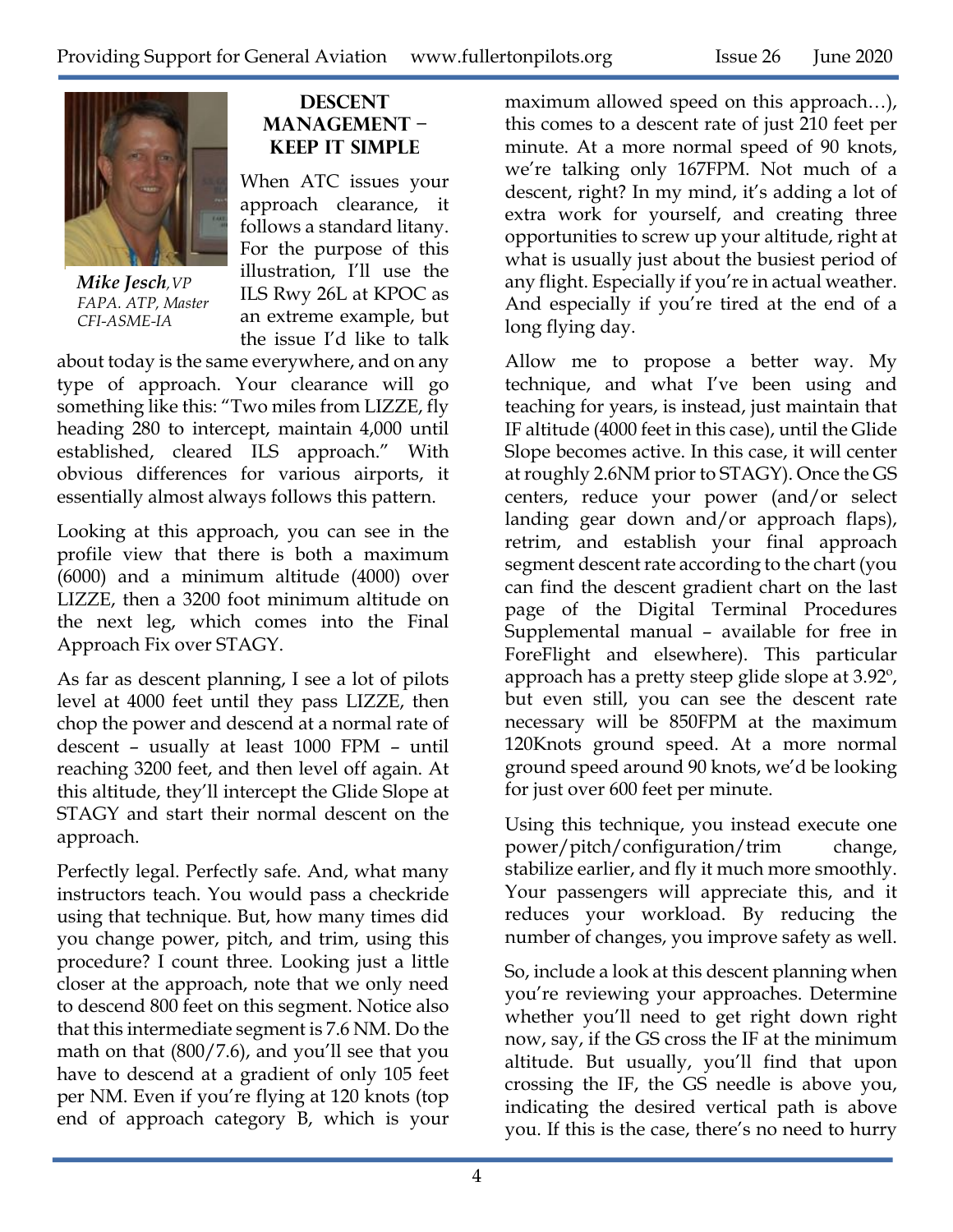down. Instead, just hang out where you are, wait for the picture to develop (the GS to center), and follow it down. Less is more!

Fly Safe! Fly More! Have Fun!

Mike Jesch

Vice President – Fullerton Airport Pilot Assn ATP, Master CFI mcjesch@gmail.com

**MARK YOUR CALENDARS!** 

#### **Meeting: Third Tuesday of each month at AFI (KFUL)**

We have had some really interesting speakers all the way from musical influences in the realm of flying, ditching your aircraft in the Catalina Channel, flying across the USA at 500 feet, traveling to remote locations and camping, and survival skills when mountain flying. We encourage all pilots current or thinking of getting back into aviation, students, and aviation enthusiasts to attend the meetings. For now, we are meeting on ZOOM so please be sure to register at fullertonpilots.org – meetings start at 7:00 pm. When we can meet together, we serve hotdogs, bratwursts, drinks, desserts, and chips before the meeting beginning at 6PM. Meetings start at 7PM. Join us!

#### **AOPA Requests Extension to SFAR 118**

#### **By Tom Mauss**

According to the AOPA, several general aviation advocacy groups, along with AOPA, have requested an extension to SFAR 118 which provides extensions to aircraft owners, pilots, and operators in light of the COVID-19 pandemic.

In the AOPA's June 1, 2020 press release the following requests were made:

- An additional one month of flexibility for pilots, operators, and certificate holders to comply with certain training, recent experience, testing, and checking requirements provided in SFAR 118.
- Additional relief until September 30 for duration of medical and renewal requirements (including those for instructors and knowledge tests) provided in SFAR 118.
- Relief for pilots, operators, and certificate holders who face expiring experience, testing, checking, duration, medical, and renewal requirements in July, August, and September 2020.

#### **The Good Ole Days Will Return, But When?**

#### **By Tom Mauss**

If you are like me, you really miss getting together on the third Tuesday at 6:00 pm for a FAPA Bratwurst, chips, and drink; and you miss catching up with your pilot friends to exchange stories and catch up in general. At the writing of this article Governor Newsom has eased some restrictions but gatherings are limited to 25% capacity and no more than 100 people, whichever is less. Though I'm not sure what the capacity of the AFI hangar is, I'm sure with today's requirements we would have more attending than capacity would allow.

For now, I am thankful for media platforms like ZOOM where we can all get together and keep our skills honed up. The last two presentations went off very nicely and you all were pretty flexible about things.

But there will come a day when can get back together, eat bratwurst, see our friends and eventually forget that we had a short period of time where we could not meet together.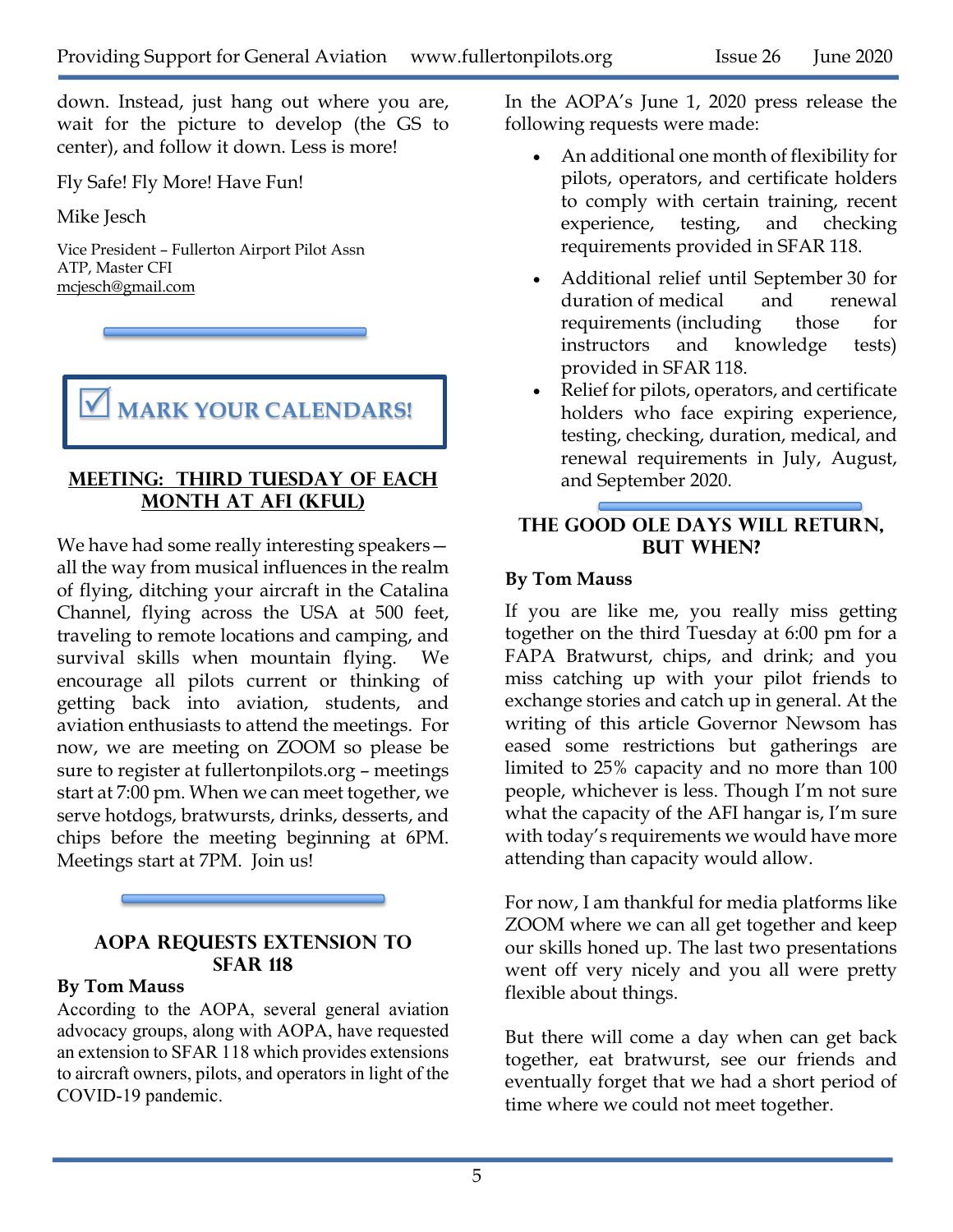## THANK YOU TO OUR SPONSORS